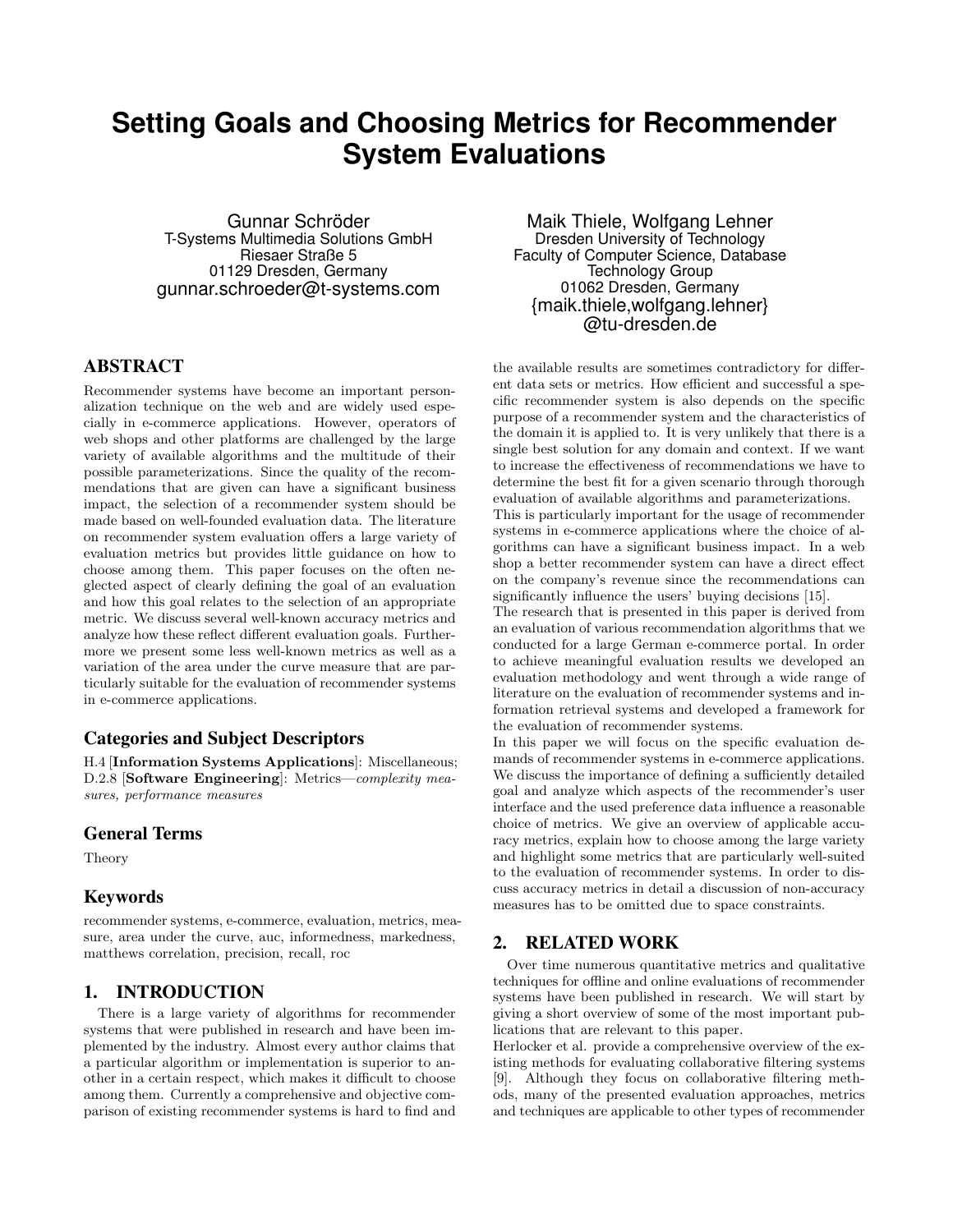systems as well. They conducted an insightful study on the correlation of different metrics and concluded that the analyzed metrics can be subdivided in three major classes.

Olmo and Gaudioso build on this survey and derive a framework for recommender systems that divides recommender systems into a *filter* and a *quide* component [4]. Their aim is to separate the calculation of recommendations from their presentation. They propose to use metrics that focus on the fact whether the recommendations presented by the system are actually followed by the users of the recommender system and suggest to pay more attention to the presentation of recommendations as well as the respective objective of recommender systems.

Cremonesi and Lentini present an evaluation methodology for collaborative filtering recommender systems [2]. They use mean squared error, root mean squared error (RMSE) and mean absolute error (MAE) as well as the classification accuracy metrics precision, recall, f-measure and ROC graphs to compare two collaborative filtering algorithms using the MovieLens<sup>1</sup> data set and a further movie data set obtained from an IPTV service provider.

Konstan et al. summarize findings about the usage of automated recommender systems for information-seeking tasks [12]. They list many problems and challenges in evaluating recommender systems and emphasize the importance of standardized evaluation methodologies, metrics and test data sets for progress in research.

Kohavi et al. provide a survey and practical guide for conducting controlled experiments on the web [11]. In a followup paper Crook et al. describe common pitfalls they experienced and emphasize the importance of choosing an overall evaluation criterion that truly reflects business goals [3].

Jannach et al. provide a chapter on evaluating recommender systems in their book [10]. They review the current state of research and survey the approaches taken in published papers on the evaluation of recommender systems.

Shani and Gunawardana contributed a chapter on evaluating recommender systems to the handbook by Ricci et al. [14] and describe the most important aspects in conducting offline and online experiments as well as user studies. They outline basic approaches for all three types of evaluations, some important accuracy metrics and discuss various other properties of recommenders that should be considered when evaluating recommenders.

A further valuable source for metrics and measures is the literature on information retrieval. It is, by its very nature, concerned with the quality of search results and provides insight into evaluation methodologies and metrics (e.g.[5]).

The evaluation of recommender systems has emerged as an important topic as more and more algorithms and techniques for recommenders systems are presented. Many different evaluation metrics can be applied in evaluations, although some (e.g. RMSE, MAE and precision) are more frequently used than others. However, authors rarely justify their particular choice and little guidance is offered on how to choose a metric for a specific purpose. Some notable exceptions are the comparison of metrics given by Herlocker et al. [9] and the overview by Jannach et al. [10]. In this paper we try to provide the reader with a better understanding of the existing accuracy metrics and how to apply them in order to evaluate recommenders for specific goals.

#### 3. SETTING THE EVALUATION GOAL

The first step of an evaluation should be to define its goal as precisely as possible. Although this seems rather obvious, we would like to emphasize this step since it is often not executed with sufficient care in evaluations in general. We can only choose one or several adequate metrics and interpret their results, if we have set the purpose of our evaluation beforehand. The results of popular evaluation metrics such as RMSE, precision or  $F_1$ -measure do not necessarily lead us to the best algorithm for our purpose, as we try to illustrate later on. Only if the set of metrics accurately reflects the specific objectives that are connected to the recommender system in our evaluation and the concrete usage scenario, can we be sure that the obtained results are useful [11, 3]. Moreover, the specific interface choice for the recommender system and the usage patterns that are to be expected should be taken into account. Such a precise evaluation goal could be: Find the recommendation algorithm and parameterization that leads to the highest overall turnover on a specific e-commerce web site, if four product recommendations are displayed as a vertical list below the currently displayed product.

#### 3.1 Objectives for Recommender Usage

Having a clear conception of the objectives we want to achieve by designing, implementing or applying a recommender system is a worthwhile effort, even if we recognize that it may be too difficult or expensive to measure them accurately. In many cases we may discover that only the results of a large scale field study would accurately reflect our evaluation goal. Nevertheless a defined goal will help us in selecting the most appropriate metric or set of metrics that allows us to obtain the most precise measurement of the recommender's suitability for the usage scenario which can be achieved with a reasonable effort.

Common reasons for implementing a recommender system are the desire to improve user satisfaction and to increase the economic success of a platform. Although both goals are interrelated they may be competing in some scenarios. As an example, in e-commerce a recommender may either determine the top recommendations based on the best priceperformance ratio for the customer but it may also show the products that are likely to lead to the highest revenue for the business. For this purpose commercial recommenders for web shops often consider a reward attribute for items that models how much the company profits from a sale of a certain item. This information can be used e.g. in combination with classification accuracy metrics (see Section 4.2).

A recommender system in a live environment usually has to be optimized with regard to various other objectives that are related to the technical performance and the system's life cycle such as responsiveness, scalability, peak load, reliability, ramp-up efforts, maintainability, extensibility and cost of ownership [10]. These aspects have a strong influence on the decision among a set of algorithms and implementations and put further constraints on a choice. Further aspects that extend beyond the accuracy of a recommender are coverage, novelty, serendipity, confidence, persuasiveness, trust, robustness, security and many more (cf. [9, 14]). Measuring these diverse qualities of a recommender system is a large field that is beyond the scope of the presented work. We will confine our analysis to accuracy metrics and attempt to analyze how different measures reflect varying objectives.

<sup>1</sup> http://www.grouplens.org/node/73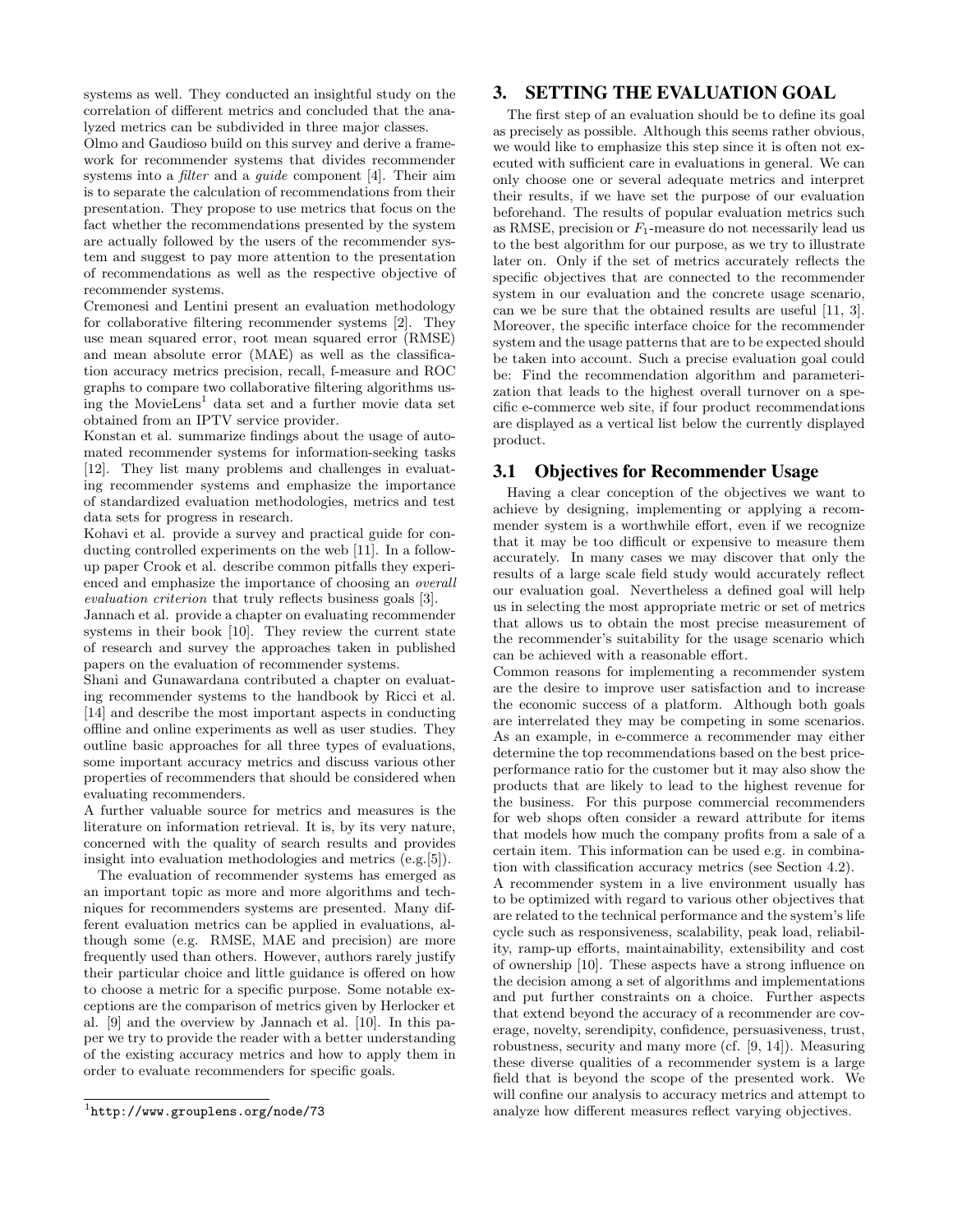## 3.2 Analyzing the Recommender System and its Data

In order to further specify our evaluation goal we have to take a closer look at the recommender's task, its interface and the utilized data.

What is the recommender's task and how does the system interact with the user? In our opinion the most common usage scenarios for recommender systems are prediction, ranking and classification tasks which manifest themselves in different types of user interfaces.

In a prediction task the focus lies on predicting ratings for unrated items (e.g. movies, music or news articles) of a user and showing these predictions to him. For example, a movie rental company might show predicted ratings to users in order to aid them in their decision making.

In a ranking task the recommender tries to determine an order of items, often with the purpose of creating a top- $k$  list of items. This task is particularly common in e-commerce applications, where a top- $k$  or unlimited ordered list of recommended products is shown in a sidebar or on a dedicated page. But also web portals for news, content and multimedia make heavy use of top- $k$  lists. A further interesting ranking task for a recommender is to order a limited set of search results according the user's predicted preference.

In a classification task the recommender determines a set with a limited (often fixed) number of recommended items with no particular order among them implied. E.g. articles or products that are predicted to be of interest to a user are highlighted or annotated on a web page. A top- $k$  list of recommended items can be seen as a classification task as well, especially if the number of items is very small and the order is less prominent e.g. recommended items are arranged in a grid or scrollable in two directions in a circular fashion (cf. Amazon).

Recommender systems are further used to determine similar items or similar users. E.g. in web shops on a product detail page usually a list of similar products is shown or a news web site often lists articles similar to the one currently shown. Recommending similar users is of particular interest for social web applications such as Facebook. These tasks which focus on the items and users themselves instead of the user's ratings, can be seen as ranking or classification tasks depending on the chosen interface.

Realizing for which of these tasks the recommender system is used and what the user interface looks like is important for choosing the most appropriate metric. The number of displayed recommendations and their visual arrangement (To which extent does it convey a ranking?) should also be considered before choosing a metric. In many usage scenarios more than one of these tasks has to be fulfilled by a recommender system. Therefore it may be sensible to apply one accuracy metric for each of the usage scenarios to find a reasonable compromise or to even consider using different recommendation algorithms for each task.

What kind of user preference data is used by the recommender? The preferences of a user can be gathered either through explicit or implicit ratings. While an explicit rating is made as a deliberate statement by a user who has the intention to express his or her opinion, an implicit rating is deducted from actions of the user that had a different primary goal. If, for example, a user rates a movie on a web site, this is a direct expression of his or her opinion and preferences, so we consider it an explicit rating. Purchasing a

product or clicking on a link to display an article usually has a different primary goal than expressing a positive rating, so these actions are considered an implicit rating.

The user ratings are usually collected using either a numerical, a binary or a unary rating scale. Although other preference models such as textual reviews are conceivable they are rarely used in today's recommender systems.

A numerical rating is represented by a number from either a discrete or a continuous rating scale, in most cases with a limited range. Typical examples of a discrete rating scale are ratings on a scale from zero to five stars or Likert response scales that are commonly used in questionnaires. To be precise, these rating scales are actually ordinal scales, a fact which is ignored by predictive accuracy metrics (cf. 4.1) that make intensive use of ratios. An example of a continuous rating scale could be a slider that is set by a user and translated to a real value.

A binary rating scale allows users to assign items to two different classes (like/dislike). YouTube, for example, allows users to rate movies with either thumb up or thumb down. A unary rating, by contrast, allows users to assign items only to a single class, which is in most cases positive (e.g. like). A prominent example of an explicit unary rating is Facebook's "Like"-button. Implicit unary ratings can be purchased products in a web shop or clicked links on a news page.

The important difference between binary and unary ratings is that unary ratings offer no distinction between disliked and unrated items. With unary ratings we cannot tell whether a user actually dislikes an item or simply does not know the item or does not bother to rate it. In a large web shop, such as Amazon, a customer will only be aware of a small portion of the product catalog. Furthermore, other factors such as limited budget, limited time, external constraints, and products the user already owns determine whether a customer will actually buy a product he or she likes. Being aware of this difference and the implied biases is important when conducting an evaluation and interpreting the results of various metrics.

## 4. OVERVIEW OF EVALUATION METRICS

Evaluation metrics for recommender systems can be divided into four major classes [9, 4]: 1) Predictive accuracy metrics, 2) Classification accuracy metrics, 3) Rank accuracy metrics and 4) Non-accuracy metrics. Since we confine our analysis to accuracy metrics we will omit the discussion of this class and suggest to consult the literature (e.g.  $[9, 14]$ .

## 4.1 Predictive Accuracy Metrics

Predictive accuracy or rating prediction metrics embark on the question of how close the ratings estimated by a recommender are to the true user ratings. This type of measures is very popular for the evaluation of non-binary ratings. It is most appropriate for usage scenarios in which an accurate prediction of the ratings for all items is of high importance. The most important representatives of this class are mean absolute error (MAE), mean squared error (MSE), root mean squared error (RMSE) and normalized mean absolute error (NMAE) (cf. [9, 8]). MSE and RMSE use the squared deviations and thus emphasize larger errors in comparison to the MAE metric. MAE and RMSE describe the error in the same units as the computed values, while MSE yields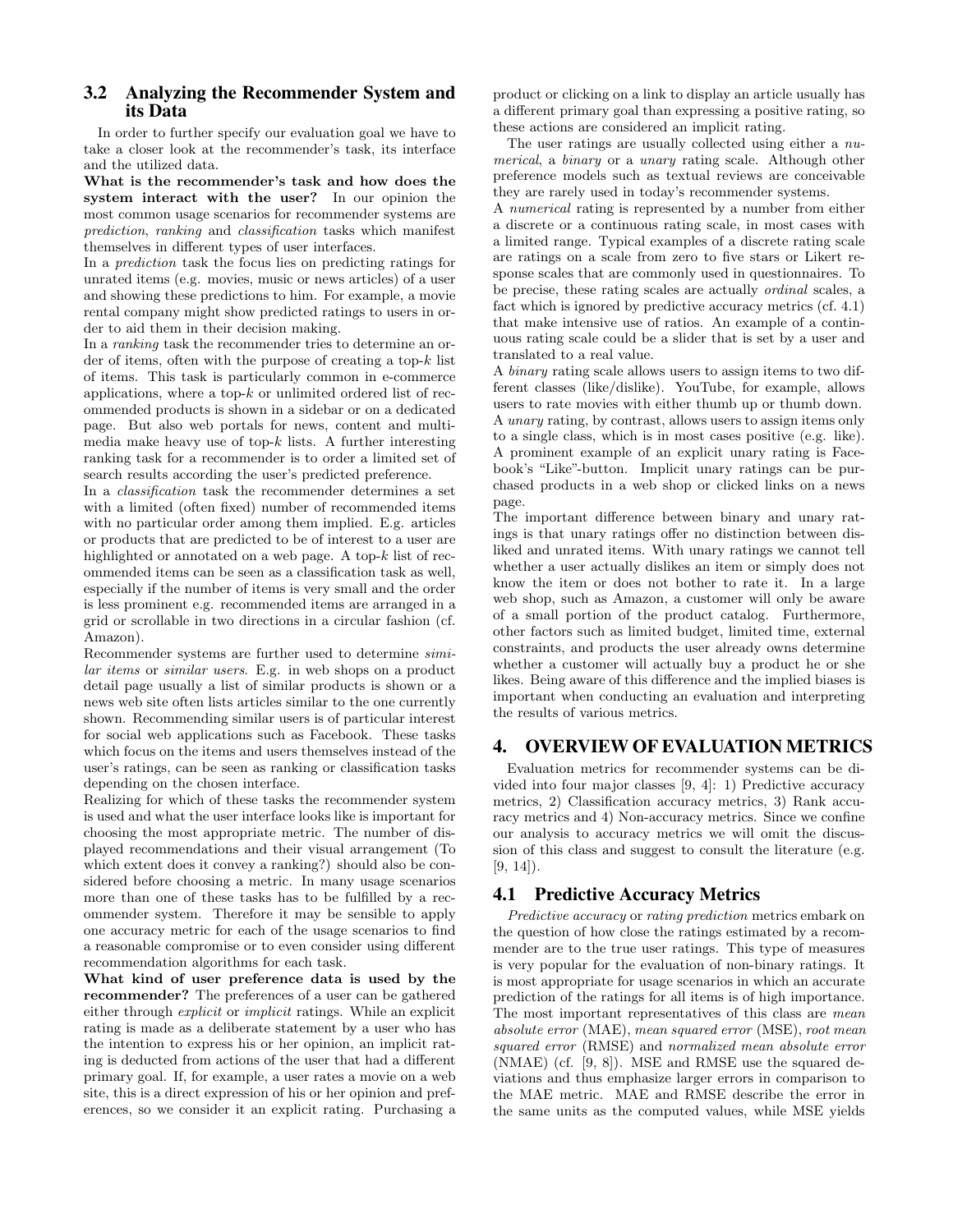squared units. NMAE normalizes the MAE metric to the range of the respective rating scale in order to make results comparable among recommenders with varying rating scales. The RMSE metric has been used in the Netflix competition in order to determine the improvement in comparison to the Cinematch algorithm as well as the prize winner. This was a significant source of discussion over the course of the competition.

These predictive accuracy error metrics are frequently used for the evaluation of recommender systems since they are easy to compute and understand. They are well-studied and are also applied in many contexts other than recommender systems. However, they do not necessarily correspond directly to the most popular usage scenarios for recommender systems. There are few cases where users are in fact interested in the overall prediction accuracy. Recommender systems are more commonly used to display a limited list of top ranked items or the set of all items that have been rated above a certain threshold. Many recommendation algorithms are able to provide more accurate statements about a limited set of items that the user either likes or dislikes. The estimations for many other items are rather inaccurate but often also significantly less important to users.

This applies in particular to e-commerce applications where we are usually more concerned with suggesting some products to customers that they will like in comparison to estimating the most accurate ratings for the large amount of items that customers would never purchase.

#### 4.2 Classification Accuracy Metrics

Classification accuracy metrics try to assess the successful decision making capacity (SDMC) of recommendation algorithms. They measure the amount of correct and incorrect classifications as relevant or irrelevant items that are made by the recommender system and are therefore useful for user tasks such as finding good items. SDMC metrics ignore the exact rating or ranking of items as only the correct or incorrect classification is measured [9, 4]. This type of metric is particularly suitable for applications in e-commerce that try to convince users of making certain decisions such as purchasing products or services.

A comprehensive overview of classic, basic information retrieval metrics, such as recall and precision and further improved metrics, is given in the survey by Powers [13]. The following short summary is based on his terminology and descriptions for these metrics. In section 5.1 we will discuss three less well-known metrics that were described in this paper as well and that we deem very useful. To the best of our knowledge they have not been used for the evaluation of recommender systems so far.

The common basic information retrieval (IR) metrics are calculated from the number of items that are either relevant or irrelevant and either contained in the recommendation set of a user or not. These numbers can be clearly arranged in a contingency table that is sometimes also called the confusion matrix (see Table 1).

Precision or true positive accuracy (also confidence in data mining) is calculated as the ratio of recommended items that are relevant to the total number of recommended items:

$$
precision = \text{tpa} = \frac{tp}{tp + fp}
$$

This is the probability that a recommended item corresponds to the user's preferences. The behavior of this (and the fol-

|                 |           | Relevant   Irrelevant | Total     |
|-----------------|-----------|-----------------------|-----------|
| Recommended     | тn        |                       | $tp + fp$ |
| Not Recommended | $\bar{n}$ | tn.                   | $fn+tn$   |
| Total           | fn<br>tp  | $fn + tn$             |           |

Table 1: A contingency table or confusion matrix that accumulates the numbers of true/false positive/negative recommendations.

lowing) IR metrics can be observed in Figure 1 which shows a potential ranking of four relevant items in a set of ten items by a recommender. In examples (a) to (j) the length  $k$  of the top- $k$  list varies, while the item order remains fixed. Recall or true positive rate (also called *sensitivity* in psychology) is calculated as the ratio of recommended items that are relevant to the total number of relevant items:

$$
recall = \text{tpr} = \frac{tp}{tp + fn}
$$

This is the probability that a relevant item is recommended. The two measures, precision and recall, are inversely related which we notice if we vary the size of the set of recommendations (cf. Fig. 1). In most cases, increasing the size of the recommendation set will increase recall but decrease precision. Because of this mutual dependence it makes sense to consider precision and recall in conjunction with two other metrics that are called fallout and miss rate.

Fallout or false positive rate is calculated as the ratio of recommended items that are irrelevant to the total number of irrelevant items:

$$
fallout = fpr = \frac{fp}{fp + tn}
$$

This is the probability that an irrelevant item is recommended.

Miss rate or false negative rate is calculated as the ratio of items not recommended but actually relevant to the total number of relevant items:

$$
missRate = \text{fnr} = \frac{fn}{tp + fn}
$$

This is the probability that a relevant item is not recommended.

Just as precision and recall describe the recommender's performance regarding the true positives, two similar metrics can be defined that measure how the algorithm behaves regarding true negatives. Since this corresponds to interchanging the true and false values of the underlying data for the precision and recall metric, they are called inverse precision and inverse recall.

Inverse precision or true negative accuracy is calculated as the ratio of items not recommended that are indeed irrelevant to the total number of not recommended items:

inverse
$$
inversePrecision = \tan = \frac{tn}{fn + tn}
$$

This is the probability that an item which is not recommended is indeed irrelevant.

Inverse recall or true negative rate (also called specificity) is calculated as the ratio of items not recommended that are really irrelevant to the total number of irrelevant items:

inverseRecall = 
$$
\text{tnr} = \frac{tn}{fp + tn} = 1 - \text{fpr}
$$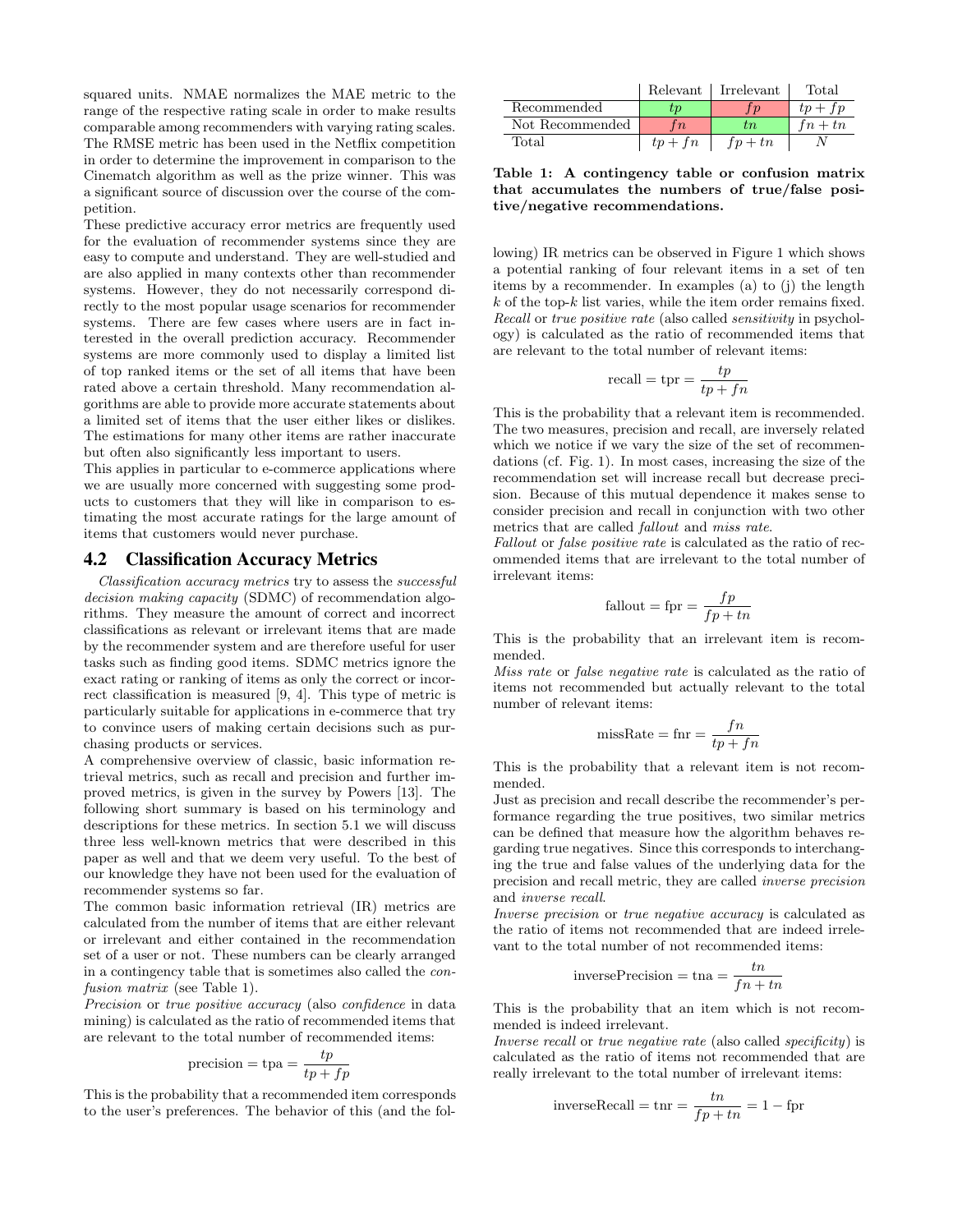|                |  |                       |  | Ex. R1 R2 R3 R4 R5 R6 R7 R8 R9 R10 | Precision@k | Recall@k | Fallout@k | MissRate@k | InvPrecision@k InvRecall@k |       | F1@k  | Markedness@k |       | Informedness@k MatthewsCorr@k |
|----------------|--|-----------------------|--|------------------------------------|-------------|----------|-----------|------------|----------------------------|-------|-------|--------------|-------|-------------------------------|
| (a)            |  |                       |  |                                    | 1.000       | 0.250    | 0.000     | 0.750      | 0.667                      | 1,000 | 0.400 | 0,667        | 0.250 | 0,408                         |
| $(b)$ $\sim$   |  |                       |  |                                    | 1,000       | 0,500    | 0.000     | 0.500      | 0,750                      | 1,000 | 0.667 | 0,750        | 0,500 | 0,612                         |
|                |  |                       |  |                                    | 0.667       | 0.500    | 0.167     | 0.500      | 0.714                      | 0,833 | 0,571 | 0,381        | 0,333 | 0,356                         |
| (d) $\sqrt{ }$ |  | $\sim$ X $\sim$ X X X |  |                                    | 0.750       | 0.750    | 0.167     | 0.250      | 0,833                      | 0,833 | 0.750 | 0,583        | 0,583 | 0,583                         |
|                |  | $\blacktriangleleft$  |  |                                    | 0.600       | 0.750    | 0.333     | 0.250      | 0.800                      | 0.667 | 0.667 | 0,400        | 0.417 | 0,408                         |
|                |  | $\blacktriangleleft$  |  |                                    | 0.500       | 0.750    | 0.500     | 0.250      | 0,750                      | 0.500 | 0.600 | 0,250        | 0.250 | 0,250                         |
| (g)            |  | $\sqrt{X}$            |  |                                    | 0.429       | 0.750    | 0.667     | 0.250      | 0.667                      | 0.333 | 0.545 | 0.095        | 0.083 | 0.089                         |
|                |  |                       |  |                                    | 0,500       | 1,000    | 0.667     | 0,000      | 1,000                      | 0,333 | 0.667 | 0,500        | 0,333 | 0,408                         |
|                |  |                       |  |                                    | 0.444       | 1,000    | 0.833     | 0,000      | 1,000                      | 0.167 | 0,615 | 0.444        | 0.167 | 0,272                         |
|                |  |                       |  |                                    | 0.400       | 1,000    | 1,000     | 0,000      | 1,000                      | 0,000 | 0,571 | 0,400        | 0.000 | 0,000                         |

Figure 1: Varying the length k of a top-k list for a possible recommender's ranking of ten items.

This is the probability that an irrelevant item is indeed not recommended.

The  $F_1$ -measure and  $F_8$ -measure try to combine precision and recall into a single score by calculating different types of means of both metrics. The  $F_1$ -measure or  $F_1$ -score is calculated as the standard harmonic mean of precision and recall:

$$
F_1 = \frac{2}{\frac{1}{\text{precision}} + \frac{1}{\text{recall}}} = \frac{2 \cdot \text{precision} \cdot \text{recall}}{\text{precision} + \text{recall}}
$$

Moreover there is a large variety of metrics that are derived from these basic information retrieval metrics [9, 5]. Mean average precision (MAP) is a popular metric for search engines and is applied, for example, to report results at the Text Retrieval Conference (TREC) [5]. It takes each relevant item and calculates the precision of the recommendation set with the size that corresponds to the rank of the relevant item. Then the arithmetic mean of all these precisions is formed.

AP = 
$$
\frac{\sum_{r=1}^{N} (P(r) \times rel(r))}{\text{number of relevant documents}}
$$

Afterwards we calculate the arithmetic mean of the average precisions of all users to get the final mean average precision:

$$
MAP = \frac{\sum_{u=1}^{M} AP_u}{M}
$$

Various other means including the geometric mean (GMAP), harmonic mean (HMAP) and quadratic mean (QMAP) can be applied instead. All of these measures emphasize true positives at the top of a ranking list. This behaviour can be observed in Figure 2 (a) to (j) where the position of a single relevant item within a ranking of ten items is varied. Further derived measures that we will discuss later are ROC curves and the area under the curve (AUC) measure.

#### 4.3 Rank Accuracy Metrics

A rank accuracy or ranking prediction metric measures the ability of a recommender to estimate the correct order of items concerning the user's preference, which is called the measurement of rank correlation in statistics. Therefore this type of measure is most adequate if the user is presented with a long ordered list of items recommended to him. A rank prediction metric uses only the relative ordering of preference values so that is independent of the exact values that are estimated by a recommender. For example, a recommender that constantly estimates items' ratings to be lower than the true user preferences, would still achieve a perfect score as long as the ranking is correct.

For the usage of rank accuracy metrics, it is important to

know whether they measure total or partial orderings. Most rank accuracy metrics such as Kendall's tau and Spearman's rho compare two total orderings. The problem with these measures is that in most cases we are not provided with a full ranking of all items. Many recommendation algorithms can generate only a partial list of items that are most likely to be preferred by a user. All other items would have to be concatenated to the list in an arbitrary order. Furthermore, the recommendation list can contain groups of items with a similar rating that can appear in varying orders. The same applies to the true preferences of a user. In order to create a full ranking of the items all preference values for the user have to be known. Since the user might express the same rating for several items the list will again contain groups of items that can appear in an arbitrary order. The largest problem is posed by items for which no user rating is known. These items could in fact hold an arbitrary place within the ranking. Sometimes it is assumed that ratings for items that are preferred are known, so that the unknown items are concatenated to the end of the list. In general, however, the unknown items could as well contain items that would appear within the top ranks if rated by the user [9].

The bottom line is that in most cases a rank metric for partial orderings would be more appropriate for comparing recommendation lists that are produced by recommenders to item rankings from known user preferences. One possibility is to use an arbitrary total ordering that complies with the partial ordering, though the results will become less meaningful when the number and size of item groups with identical rating increases. An evaluation might state that a certain ranking is inferior even though only items within groups of identical ratings switched their places. A better solution is to compare all or a subset of the total orderings that comply with the partial orderings and average the results. However, this can easily become combinatorially challenging when both rankings are in fact partial orderings. Fagin et al. discuss several derived metrics for comparing partial orderings that could be applied for recommender systems [6]. Bansal and Fernandez-Baca provide runtime efficient implementations of these metrics [1].

We think that rank accuracy metrics are very well suited for e-commerce applications if they allow to compare partial rankings in a meaningful way. In our implementation we used a variation of the Kendall's tau metric for partial rankings on boolean classifications. That is, we compare the partial ranking provided by recommended and not recommended items with the partial ranking of relevant and irrelevant items. This boolean Kendall's tau is in fact highly correlated to the AUC metric (e.g. Fig. 2).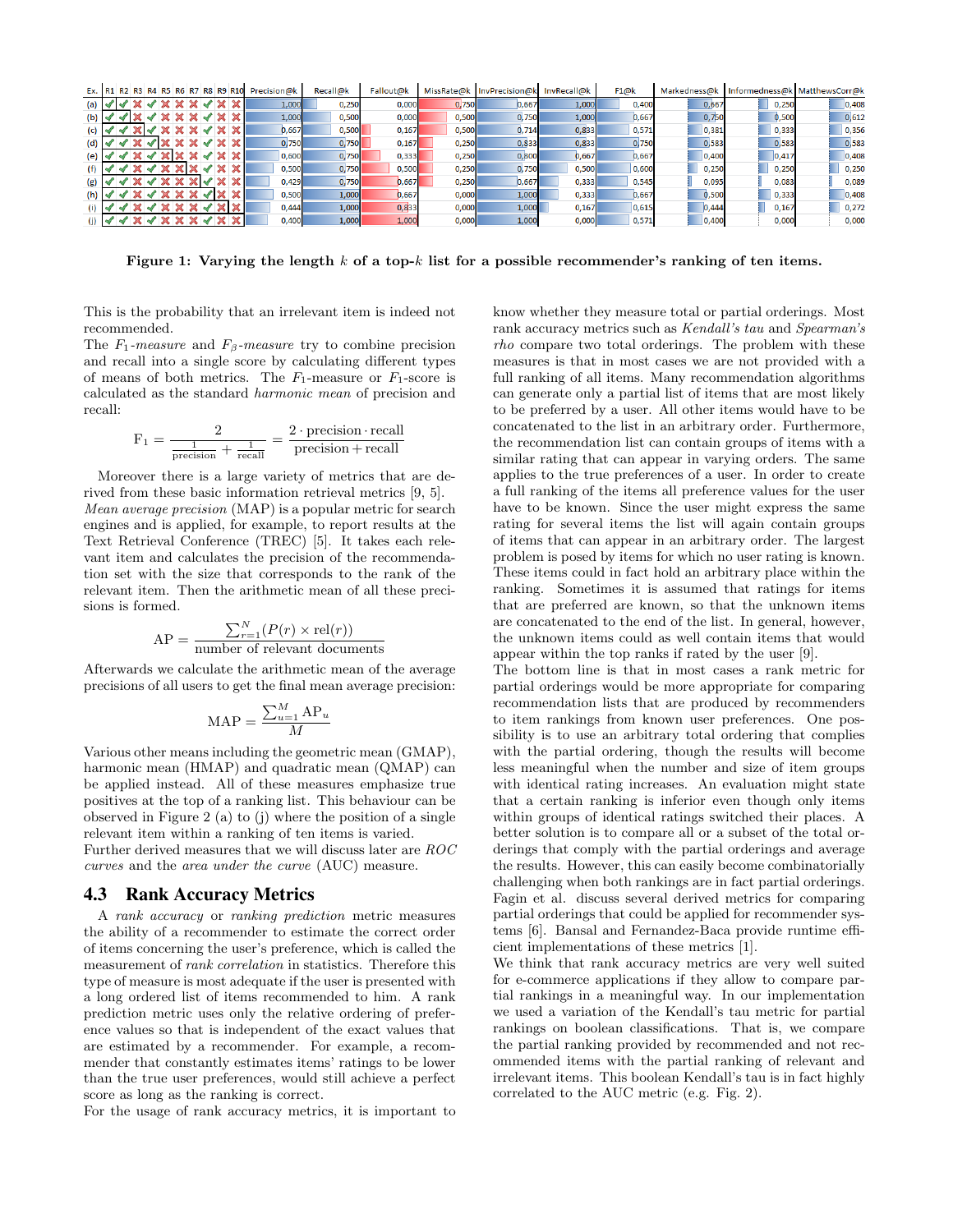# 5. IMPROVED METRICS FOR RECOMMENDER SYSTEMS

#### 5.1 Informedness, Markedness and Matthews Correlation

A major problem with the frequently used metrics precision, recall and  $F_1$ -measure is that they suffer from severe biases. The outcome of these measures not only depends on the accuracy of the recommender (or classifier) but also very much on the ratio of relevant items. In order to illustrate this we imagine an ideal recommender and its inverse and apply them to generate top- $k$  lists of four items for varying ratios of relevant items (see Fig. 3). The examples show that the informatory value of all three measures varies. In extreme cases with a highly skewed ratio its value can be even misleading (cf. Fig.  $3 e - h$ ).

To solve this problem Powers [13] introduced three new metrics that try avoid these biases by integrating the inverse precision and inverse recall respectively.

Markedness combines precision and inverse precision into a single measure and expresses how marked the classifications of a recommender are in comparison to chance:

 $markedness = precision + inversePrecision - 1$ 

$$
= \frac{tp}{tp+fp} + \frac{tn}{fn+tn} - 1
$$

Informedness combines recall and inverse recall into a single measure and expresses how informed the classifications of a recommender are in comparison to chance:

 $informedness = recall + inverseRecall -1$ 

$$
= \frac{tp}{tp+fn} + \frac{tn}{fp+tn} - 1
$$

Both markedness and informedness return values in the range  $[-1, 1].$ 

The Matthews Correlation combines the informedness and markedness measures into a single metric by calculating their geometric mean:

correlation = 
$$
\frac{(tp \cdot tn) - (fp \cdot fn)}{\sqrt{(tp + fn) \cdot (fp + tn) \cdot (tp + fp) \cdot (fn + tn)}}
$$

$$
= \pm \sqrt{\text{informedness} \cdot \text{markedness}}
$$

The range of the Matthews Correlation is  $[-1, 1]$ , so the sign in the second representation of the formula actually depends on the respective signs for markedness and informedness. We propose to replace the measures precision and recall by

markedness and informedness for most evaluation purposes in order to avoid being misled by underlying biases. As we can see in Figures 1 and 3, markedness, informedness and Matthews Correlation are significantly more helpful in choosing an adequate size for a top-k recommendation list. Furthermore derived metrics such as mean average precision (MAP) could as well be replaced by their respective equivalents (e.g. mean average markedness).

#### 5.2 Limited Area Under the Curve

ROC curves provide a graphical representation for the performance of a recommender system, an information retrieval system or any other type of binary classifier. A ROC curve plots recall (true positive rate) against fallout (false positive rate) for increasing recommendation set size. An



Figure 5: An example for the ROC curve used by our variant of the AUC measure.

in-depth discussion of ROC curves can be found in the paper by Fawcett [7].

A perfect recommender would yield a ROC curve that goes straight up towards 1.0 recall and 0.0 fallout until all relevant items are retrieved. Afterwards it would go straight right towards 1.0 fallout while the remaining irrelevant items follow. The obvious aim is consequently to maximize the area under the ROC curve. The area under the curve (AUC) can therefore be used as a single measure for the overall quality of a recommender system. However, a frequently uttered point of criticism is that users are often more interested in the items at the top of recommendation lists but that the AUC measure is equally affected by swaps at the top or the bottom of a recommendation list (cf. Figures 2 and  $4 e - h$ ). This may be a disadvantage if we are mainly interested in finding the top ranked items and thus care mostly for the first part of the ROC graph. Therefore, in addition to the standard AUC measure, we implemented a slight variation of the AUC measure. This limited area under the curve (LAUC) measure uses the same approach but instead of measuring the complete area, it takes only the area under the first part of the curve into account. This is the part of the curve which is formed by the first  $k$  recommendations.

However, measuring this partial area is not easy due to several problems:

- The measure has to be normalized in a certain way to be comparable.
- The normalized measure should return one if all relevant items are retrieved first by the recommendation algorithm and fit within the recommendation list.
- If the recommendation list contains only relevant items, then the area under the curve is in fact zero. Nevertheless the normalized measure should still return one.
- Relevant items that are retrieved at the end of the list with no irrelevant items following do not add to the area under the limited curve.

A good solution for these problems is to generate just a limited recommendation list that only contains a fixed number of items and to assume that all other relevant items will be distributed uniformly over the rest of the ranking list until all items are retrieved. This means that we calculate the AUC measure for the first part of the ROC curve in the standard way until the first  $k$  recommendations have been retrieved. Then we take the end point of the ROC curve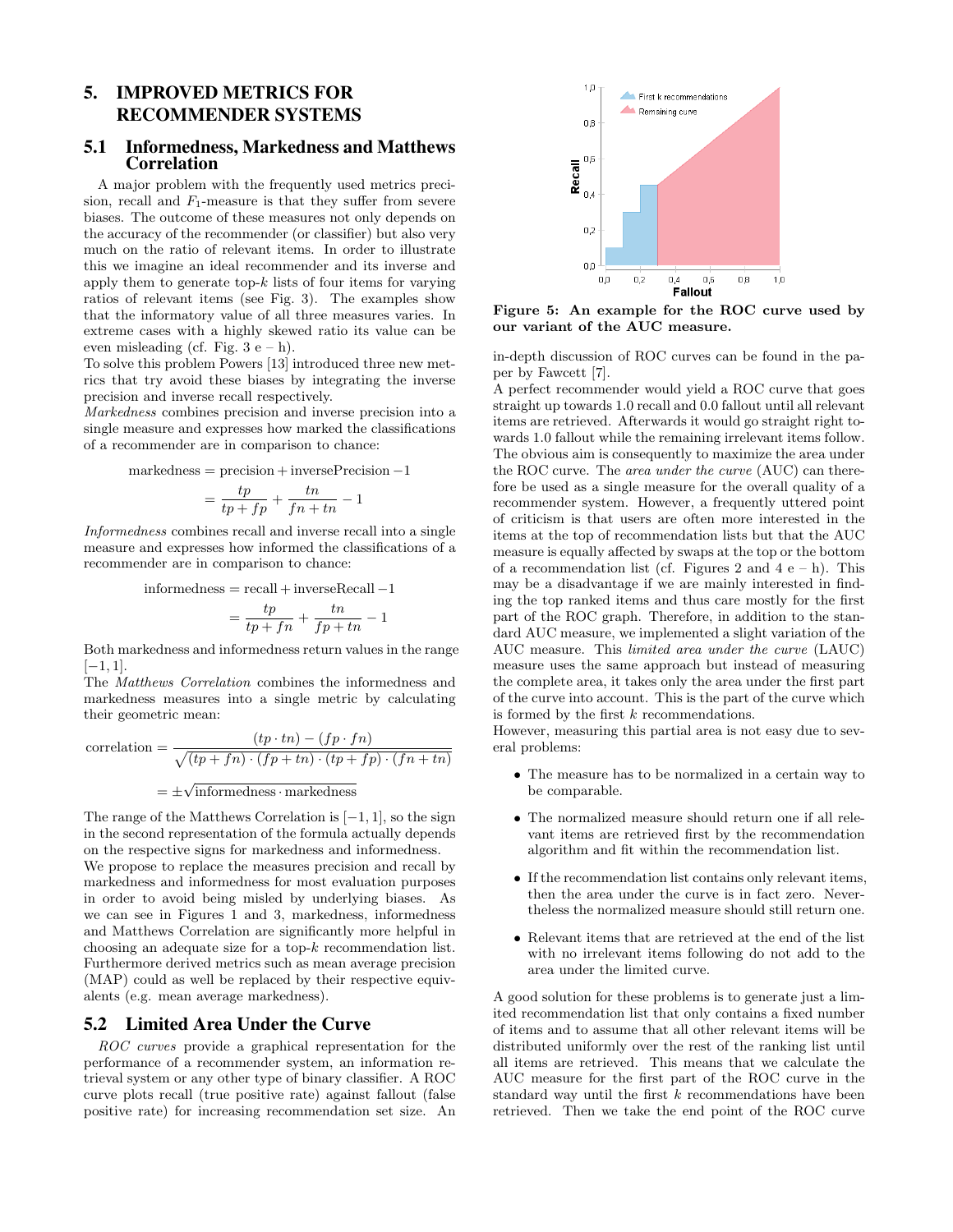| Example Accuracy R1 R2 R3 R4 R5 R6 R7 |    |  |  |  |  | R8 R9 R10 | <b>AUC</b> | <b>BKendallsT</b> | LAUC4 | LBKendallsT4 | MAP/GMAP/HMAP/QMAP |
|---------------------------------------|----|--|--|--|--|-----------|------------|-------------------|-------|--------------|--------------------|
| (a)                                   |    |  |  |  |  |           | 1,000      | 1,000             | 1,000 | 1,000        | 1,000              |
| (b)                                   | c  |  |  |  |  |           | 0,889      | 0,778             | 0,889 | 0,778        | 0,500              |
| (c)                                   | E) |  |  |  |  |           | 0,778      | 0,556             | 0,778 | 0,556        | 0,333              |
| (d)                                   |    |  |  |  |  |           | 0,667      | 0,333             | 0,667 | 0,333        | 0,250              |
| (e)                                   | ≏  |  |  |  |  |           | 0,556      | 0,111             | 0,278 | $-0,556$     | 0,200              |
| (f)                                   |    |  |  |  |  |           | 0,444      | $-0,111$          | 0,278 | $-0,556$     | 0,167              |
| (g)                                   |    |  |  |  |  |           | 0,333      | $-0,333$          | 0,278 | $-0,556$     | 0,143              |
| (h)                                   | −  |  |  |  |  |           | 0,222      | $-0,556$          | 0,278 | $-0,556$     | 0,125              |
| (i)                                   |    |  |  |  |  |           | 0,111      | $-0,778$          | 0,278 | $-0,556$     | 0,111              |
| (j)                                   |    |  |  |  |  |           | 0,000      | $-1,000$          | 0,278 | $-0,556$     | 0,100              |

Figure 2: Varying the position of a single relevant item on a four out of ten recommendation list.

| Ex. | Acc. | R1 R2 R3 R4 R5 R6 R7 |   |  |  | R8 | <b>R9 R10</b> | Precision@4 | Recall@4 | F1@4  | Markedness@4 | Informedness@4 | MatthewsCorr@4 |
|-----|------|----------------------|---|--|--|----|---------------|-------------|----------|-------|--------------|----------------|----------------|
| (a) |      | M                    |   |  |  |    |               | 1,000       | 0,444    | 0,615 | 0,167        | 0,444          | 0,272          |
| (b) |      |                      |   |  |  |    |               | 1,000       | 0,500    | 0.667 | 0,333        | 0,500          | 0.408          |
| (c) |      |                      |   |  |  |    |               | 1,000       | 0,667    | 0,800 | 0,667        | 0,667          | 0.667          |
| (d) |      |                      |   |  |  |    |               | 1,000       | 1,000    | 1,000 | 1,000        | 1,000          | 1,000          |
| (e) |      |                      |   |  |  |    |               | 0.500       | 1,000    | 0.667 | 0,500        | 0,750          | 0,612          |
| (f) |      |                      |   |  |  |    |               | 0,250       | 1,000    | 0,400 | 0,250        | 0,667          | 0,408          |
| (g) |      |                      | √ |  |  |    |               | 0,750       | 0,333    | 0,462 | $-0,250$     | $-0,667$       | $-0,408$       |
| (h) |      |                      |   |  |  |    |               | 0,500       | 0,250    | 0,333 | $-0,500$     | $-0,750$       | $-0,612$       |
| (i) |      |                      |   |  |  |    |               | 0.000       | 0,000    | 0,000 | $-1,000$     | $-1,000$       | $-1,000$       |
| (j) |      |                      |   |  |  |    |               | 0,000       | 0,000    | 0,000 | $-0,667$     | $-0,667$       | $-0,667$       |
| (k) |      |                      |   |  |  |    |               | 0,000       | 0,000    | 0,000 | $-0,333$     | $-0,500$       | $-0,408$       |
| (1) |      |                      |   |  |  |    |               | 0,000       | 0,000    | 0,000 | $-0,167$     | $-0,444$       | $-0,272$       |

Figure 3: Varying the ratio of relevant items in a four out of ten recommendation list and applying two recommenders with perfect and inverse accuracy.

formed by the first k recommendations and draw a straight line to the upper right corner (see Fig. 5). The area under the curve that is situated to the right of the curve formed by the top- $k$  list thus is a simple trapezoid.

The resulting LAUC measure is very useful for the evaluation of recommender systems that are applied to generate top- $k$  lists of items (cf. Figures 2 and 4):

- The measure returns one if all relevant items are retrieved within the top-k list.
- The measure becomes minimal if no relevant items are retrieved within the top- $k$  list. If all irrelevant items are retrieved first and fit within the top- $k$  list the measure returns zero.
- $\bullet$  A top- $k$  list that contains more relevant items will yield a higher score than a list with less relevant items, except if the length of the list is close to the total number of items. In this case the order of relevant and irrelevant items within the recommendation list would have a higher influence on the overall score.
- If a relevant item moves towards the top of the list the measure increases.
- A swap at the top or bottom of the top- $k$  list has the same effect on the measure's value.
- All changes beyond the end of the top- $k$  list are ignored by the measure.

A similar variation of the boolean Kendall's tau, which considers only the top- $k$  recommendations, is another useful and highly correlated metric (e.g. Fig. 2).

## 6. SOME GUIDELINES FOR CHOOSING A METRIC

In order to choose an appropriate evaluation metric for a given recommendation scenario, it is helpful to answer the

following questions:

Is there a distinction between rated and unrated items? If all items are implicitly rated predictive accuracy metrics are not applicable, because there are no unrated items for which we can predict a rating and measure the accuracy.

Are items rated on a numerical or a binary scale? A binary rating scale usually suggests a classification or ranking task.

Are users interested in rating predictions or only in top-ranked items? If users only care about top-ranked (or lowest-ranked) items and not about individual rating scores for items this suggests a classification or ranking task. Although an algorithm may use predicted ratings internally, it has to succeed in estimating the top-ranked (or lowestranked) items and a higher error on rating predictions for items is acceptable as long as top-ranked (or lowest-ranked) items are identified correctly. Therefore an evaluation should focus on classification or ranking metrics.

Is a limited list of top-ranked items shown? If yes, a metric that measures the overall predictive accuracy or overall ranking accuracy is not appropriate. The exact rating predictions and ranking of other items are irrelevant to users and should not be considered by the metric.

Do the recommended items have or imply an order? Users will usually consider recommendations in a certain order, in particular if many recommendations are shown. If this is the case, basic information retrieval metrics such as precision, recall, markedness and informedness are not sufficient since they ignore the order among the recommended items. A metric that considers the order of recommended items as well is more appropriate for this purpose.

How fast does the user's interest in lower ranked items decay? The metric should reflect the user's decay in interest. MAP and GMAP, for example, emphasize the first recommendations in contrast to the AUC or Kendall's tau measure that weighs swaps in lower and higher ranks in the